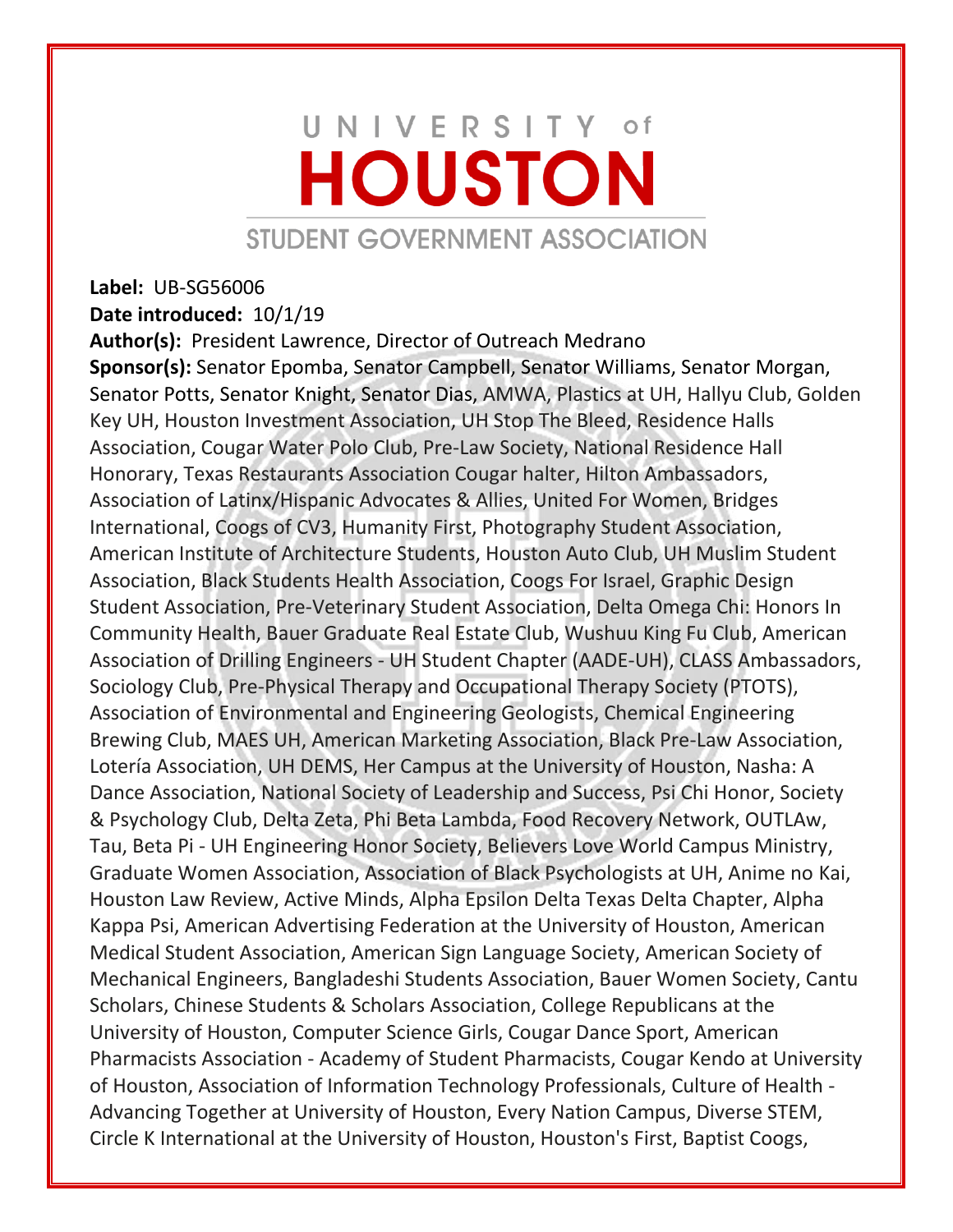Human Development Student Association, Indian Students Association, Institute of Electrical and Electronic Engineers at the College of Technology, Institute of Electrical and Electronics Engineers, Intercultural Women's Association, International Students Organization, Intervarsity Christian Fellowship at UH, Investment Banking Scholars Club, Iranian Community at University of Houston, Themed Entertainment Association, Ultimate, Undergraduate Real Estate Scholars, Youth Empowerment Alliance, Collegiate Entrepreneurs' Organization, INFORMS, UH Chapter, Student Society of Human Resource Development, Hispanic Studies Graduate Student Organization, Coog Club, Gymnastics Team, VS Pink Campus Team, Wall Crawlers, Women in Cyber Security, Women of Gold, Women's Club Rugby Team at UH, Women's Club Volleyball, Women's Ultimate Club, The Accounting Society, The Advocates, The American Red Cross at the University of Houston, The Astronomy Society at University of Houston, The Collegiate 100, Student Industrial Design Society of America, Student National Pharmaceutical Association, Student Nutrition Association, Reformed University Fellowship, ReJOYce in JESUS Campus Fellowship, Society for Biological Engineering, Society of Asian Scientists and Engineers, Vibha at University of Houston, Video Game Design and Development, Enactus, Society of Automotive Engineers, Society of Manufacturing Engineers, Energy Coalition, American Chemical Society, Best Buddies International, Smash Club at the University of Houston, Billiards League at UH, True Life Change, LIFE, Gaming and Esports at University of Houston, SACNAS **Committee: A&F Draft: Vote**

## **Creation of a Green Initiative Fund**

**Whereas,** a Green Fund is a pool of funding for sustainable initiatives to improve the University of Houston and ultimately benefit the environment;

**Whereas,** the University of Houston is the only large scale, public university in Texas without an active Green Fund;

**Whereas,** it is vital to provide opportunities for students to engage in the University of Houston and positively impact the environment;

**Therefore, be it enacted by the Senate of the Student Government Association of the University of Houston:** 

**A pool of funding for will be requested through Student Fees to support student-led sustainable initiatives and research efforts at the University of Houston.**